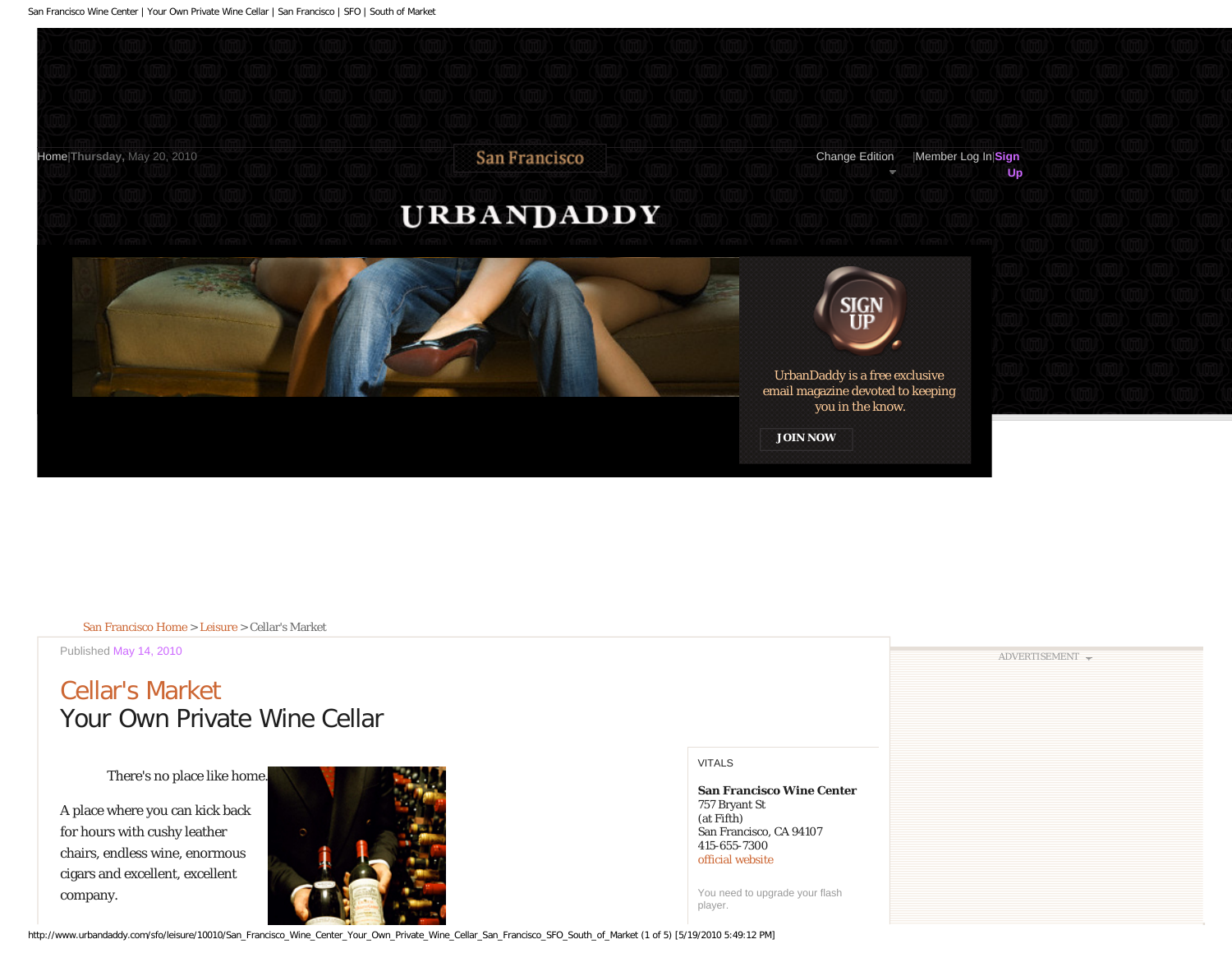San Francisco Wine Center | Your Own Private Wine Cellar | San Francisco | SFO | South of Market

If you could only bottle that feeling and take it with you...

Enter: *San Francisco Wine Center*, devoted to every single



aspect of vino-related enjoyment—from cellaring to collecting to drinking a few bottles—accepting memberships now.

Formerly a meat distribution center, the historic 1920s warehouse cellars roughly 10,000 cases in a gigantic labyrinth of a space in SoMa. But if you had to know about one room, and one room only, it would be the Reserve Room.

Lined with dark cherry cabinets, each with storage capacity for up to 15 cases, this is where you'll likely keep your stash. Since it's equipped with a big mahogany table and fully stocked humidor, it's also where you'll uncork your preciously aged wines en route to dinner (or, if a poker game spontaneously breaks out, in lieu of dinner). And if you're worried about any smoke contaminating the air around your precious Bordeaux, they've got a state-of-the-art exhaust system that'll pull every last puff out.

Make your entrance through the secret alleyway door via the parking lot. It's generally reserved for their more famous guests looking to slide in without the paparazzi, and it's the most direct route to the Reserve Room.

Or, as we like to call it, the Bat Cave.



UrbanDaddy is a free daily email devoted to bringing you the single thing you need to know every day about your city. It's free. The opportunity won't be around forever.

**SUBSCRIBE** 

FORWARD [INVITE](http://www.urbandaddy.com/myaccount/signup/edition/sfo/article_id/10010#signupform) [PRINT](http://www.urbandaddy.com/articles/print/10010) [SAVE](http://www.urbandaddy.com/myaccount/login/save_article_id/10010#login) SHARE

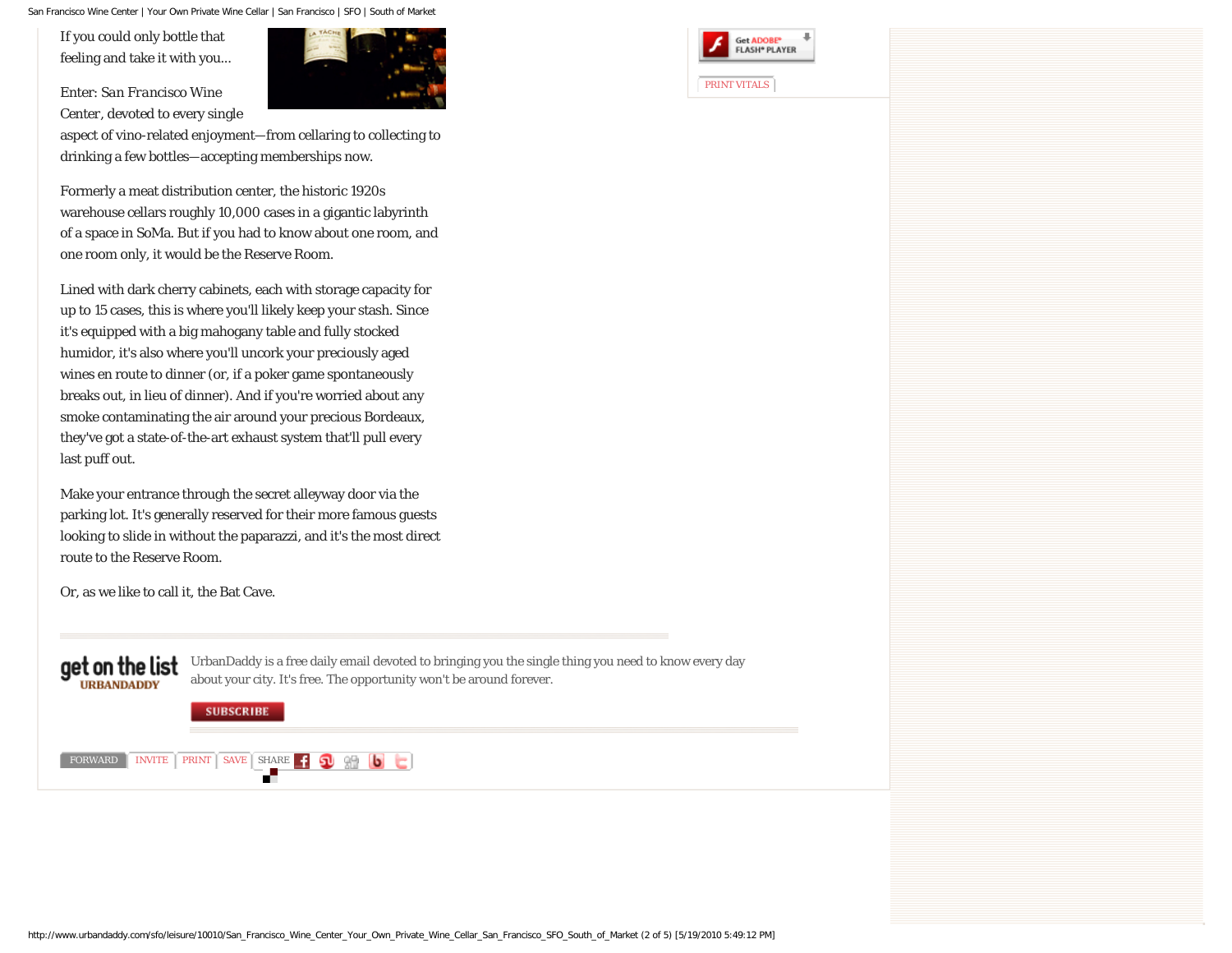## **MORE LEISURE**

●

Inte<sup>Interactive Search</sup>

May 17, 2010



[It Takes a Villa](http://www.urbandaddy.com/sfo/leisure/10021/DeLoach_Winery_Guesthouse_Hot_Tubbing_in_Wine_Country_San_Francisco_SFO_Destination) Hot Tubbing in Wine Country

●

May 14, 2010



[Cellar's Market](#page-0-0) Your Own Private Wine Cellar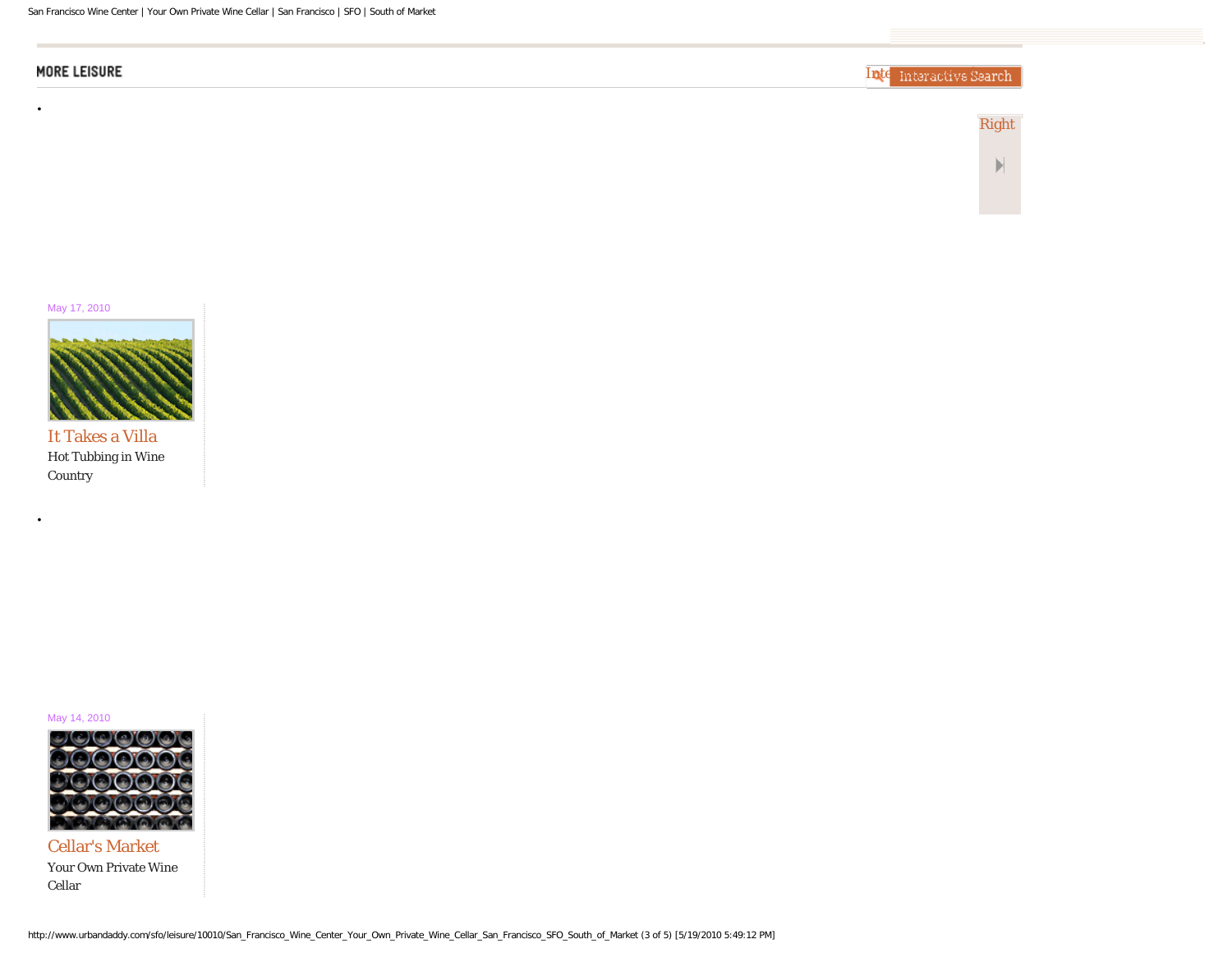April 30, 2010

 $\bullet$ 

 $\bullet$ 



[Motorcycle Diaries](http://www.urbandaddy.com/sfo/leisure/9602/Quail_Motorcycle_Gathering_200_Motorcycles_in_Carmel_San_Francisco_SFO_Event) 200 Motorcycles in Carmel

April 26, 2010



[Ken Do](http://www.urbandaddy.com/sfo/leisure/9566/Kenzo_Estate_Winery_If_Thomas_Keller_Had_a_Winery_in_Napa_San_Francisco_SFO) If Thomas Keller Had a Winery in Napa